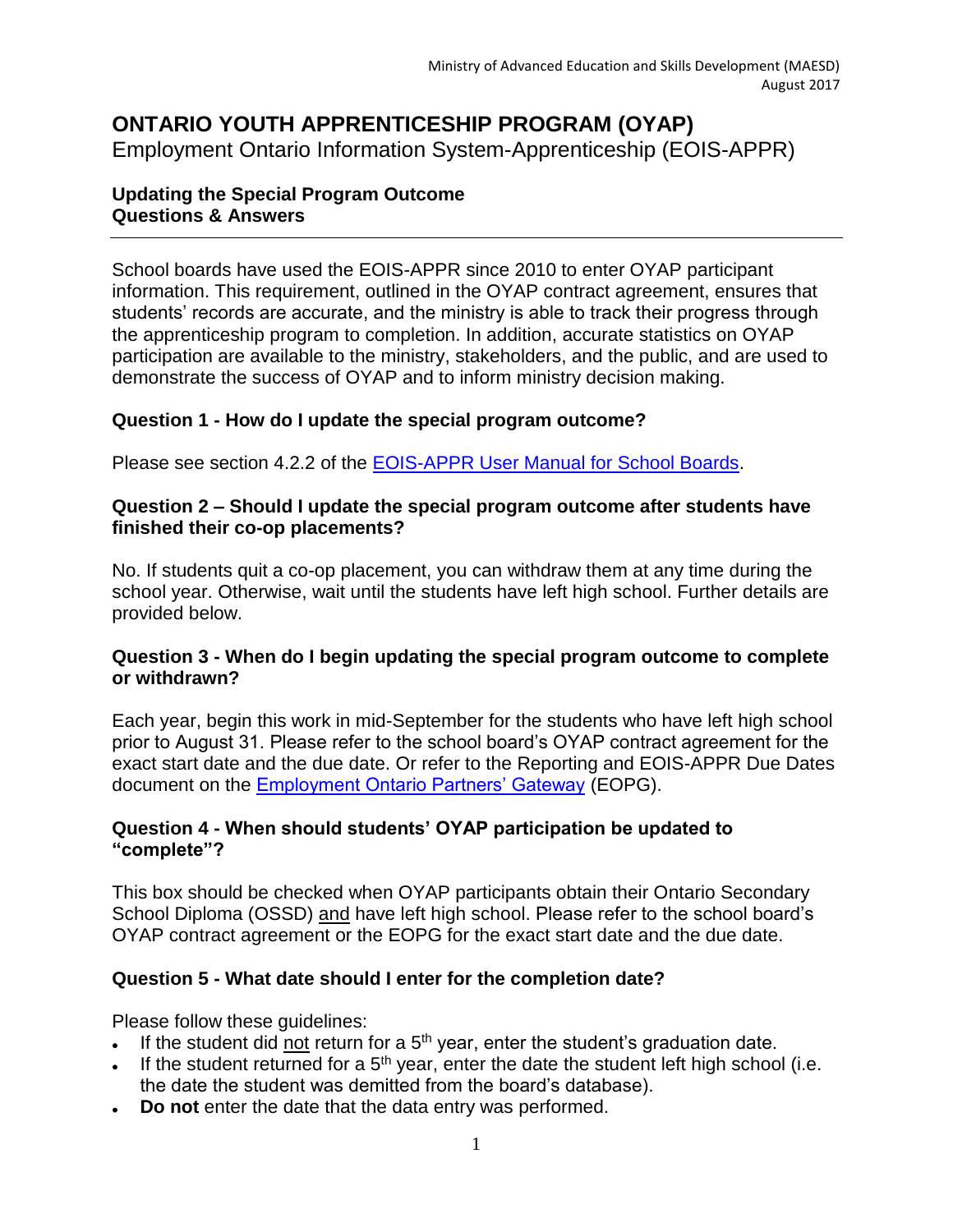## **Question 6 - When should students' OYAP participation be updated to "withdrawn"?**

This box should be checked when OYAP participants:

- withdraw from OYAP before completing the placement, or
- leave high school without obtaining their OSSD.

Please refer to the school board's OYAP contract agreement or the EOPG for the exact start date and the due date.

## **Question 7 - What date should I enter for the withdrawn date?**

Please follow these guidelines:

- If the student did not complete the OYAP program (i.e. s/he quit the co-op placement), enter the date the student withdrew from OYAP.
- If the student left high school without obtaining an OSSD, enter the date the student was demitted from the board's database.
- **Do not** enter the date that the data entry was performed.

#### **Question 8 - Can I enter the date the data entry was done for the complete or withdrawn date?**

No. See above for dates to enter.

#### **Question 9 - How do I complete or withdraw a student who has more than one OYAP program participation?**

Please follow these guidelines:

- When a student quits an OYAP placement, you can update the program outcome to "withdrawn" at any time during the school year.
- When the student graduates and leaves high school, update all program outcomes to complete (for the programs that the student did, in fact, complete). See above for guidelines on dates to enter.
- When the student leaves high school without an OSSD, update all program outcomes to withdrawn. See above for guidelines on dates to enter.

#### **Question 10 – Do I have to complete or withdraw each program separately, or is there a way to complete or withdraw all programs for one student at one time?**

Yes. If the information entered is the same for all programs, you can select the client and then update the special program outcome for all programs. See section 4.2.2 of the [EOIS-APPR User Manual for School Boards.](http://www.tcu.gov.on.ca/eng/eopg/eotransformation/eois-schoolboards.html)